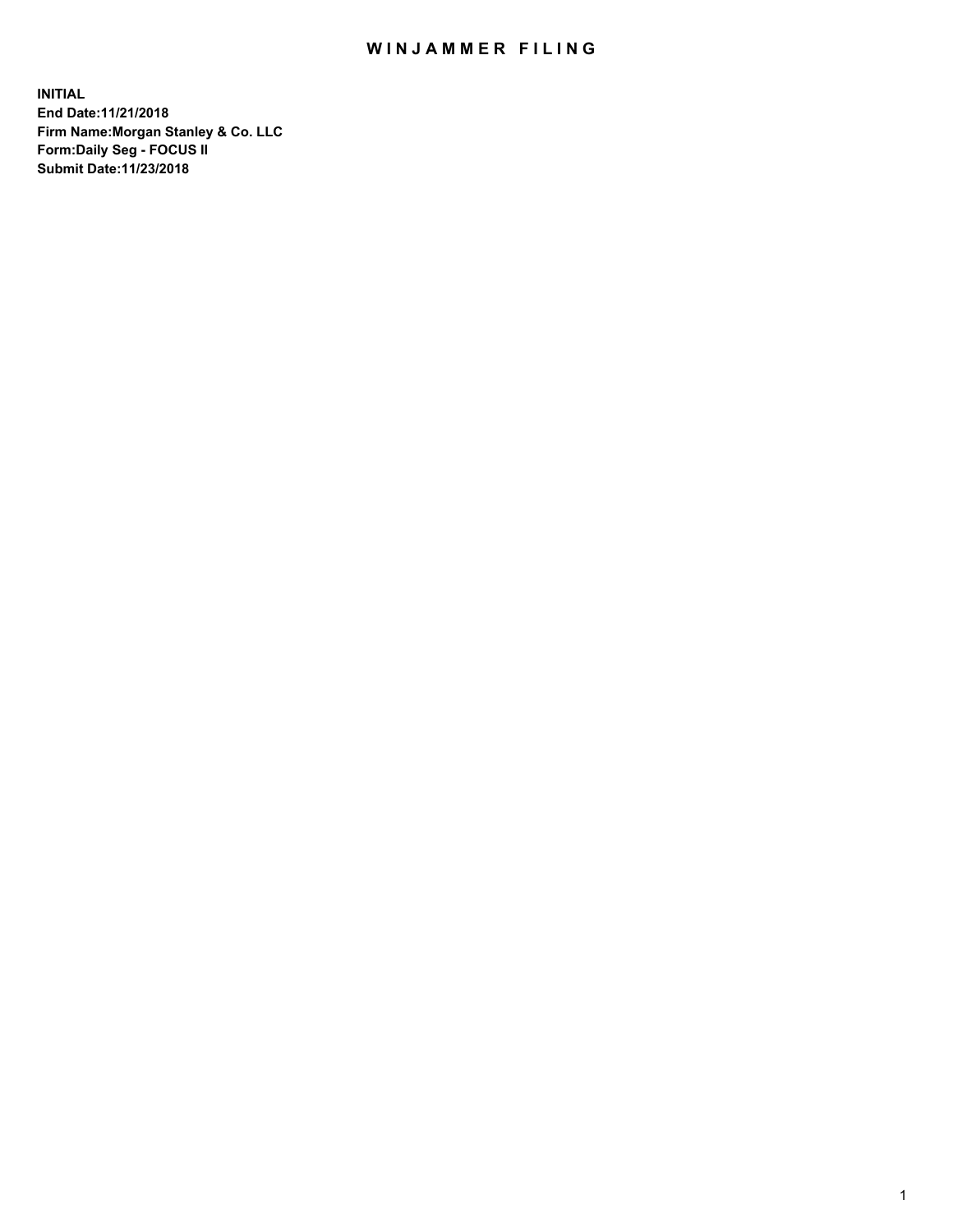**INITIAL End Date:11/21/2018 Firm Name:Morgan Stanley & Co. LLC Form:Daily Seg - FOCUS II Submit Date:11/23/2018 Daily Segregation - Cover Page**

| Name of Company                                                                   | Morgan Stanley & Co. LLC     |
|-----------------------------------------------------------------------------------|------------------------------|
| <b>Contact Name</b>                                                               | <b>Ikram Shah</b>            |
| <b>Contact Phone Number</b>                                                       | 212-276-0963                 |
| <b>Contact Email Address</b>                                                      | Ikram.shah@morganstanley.com |
| FCM's Customer Segregated Funds Residual Interest Target (choose one):            |                              |
| a. Minimum dollar amount: ; or                                                    | 280,000,000                  |
| b. Minimum percentage of customer segregated funds required:% ; or                | <u>0</u>                     |
| c. Dollar amount range between: and; or                                           | <u>0 0</u>                   |
| d. Percentage range of customer segregated funds required between: % and %.       | 0 Q                          |
| FCM's Customer Secured Amount Funds Residual Interest Target (choose one):        |                              |
| a. Minimum dollar amount: ; or                                                    | 140,000,000                  |
| b. Minimum percentage of customer secured funds required:%; or                    | <u>0</u>                     |
| c. Dollar amount range between: and; or                                           | 0 <sub>0</sub>               |
| d. Percentage range of customer secured funds required between:% and%.            | 0 <sub>0</sub>               |
| FCM's Cleared Swaps Customer Collateral Residual Interest Target (choose one):    |                              |
| a. Minimum dollar amount: ; or                                                    | 92,000,000                   |
| b. Minimum percentage of cleared swaps customer collateral required:% ; or        | <u>0</u>                     |
| c. Dollar amount range between: and; or                                           | 0 Q                          |
| d. Percentage range of cleared swaps customer collateral required between:% and%. | 00                           |

Attach supporting documents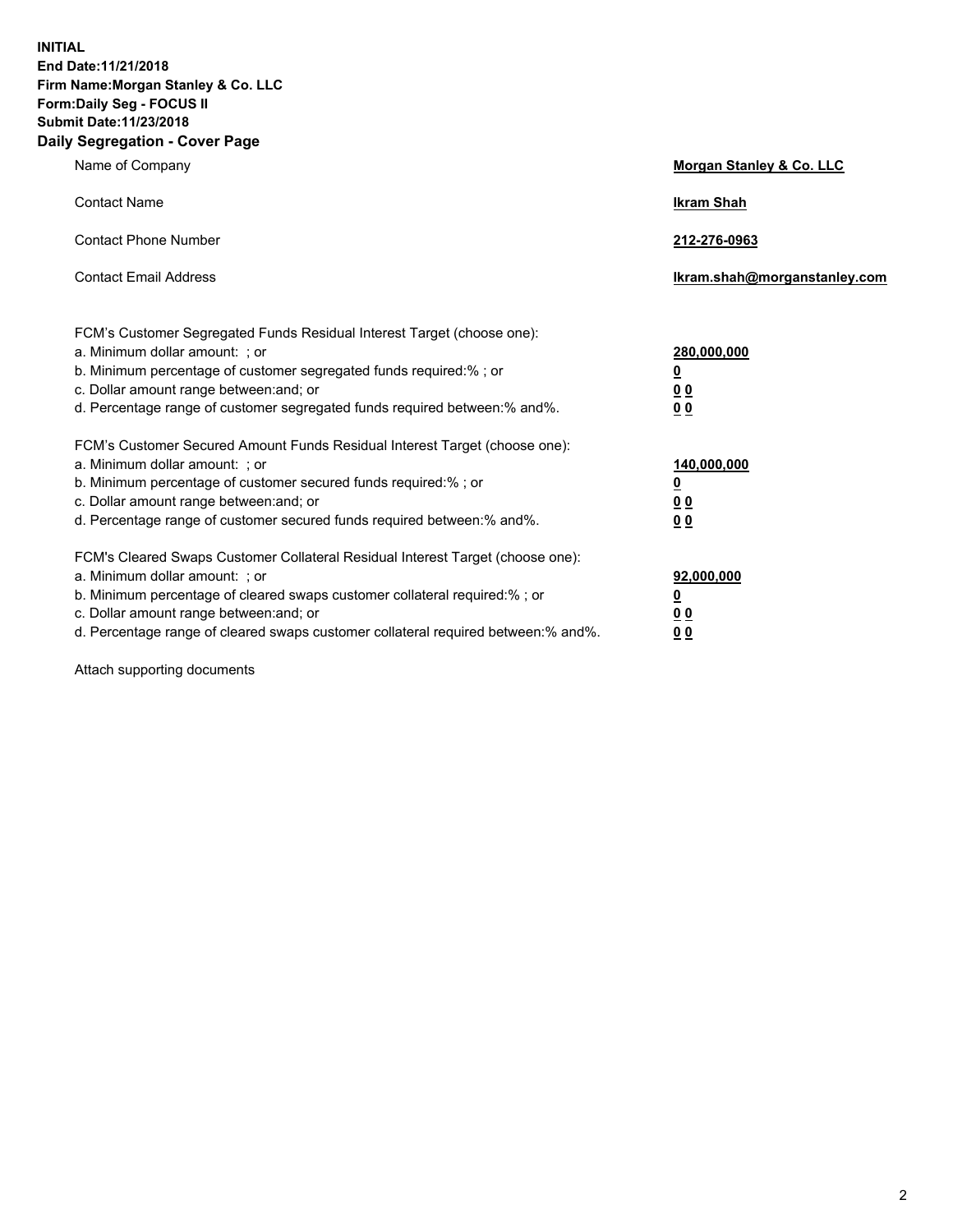## **INITIAL End Date:11/21/2018 Firm Name:Morgan Stanley & Co. LLC Form:Daily Seg - FOCUS II Submit Date:11/23/2018**

## **Daily Segregation - Secured Amounts**

Foreign Futures and Foreign Options Secured Amounts Amount required to be set aside pursuant to law, rule or regulation of a foreign government or a rule of a self-regulatory organization authorized thereunder 1. Net ledger balance - Foreign Futures and Foreign Option Trading - All Customers A. Cash **3,608,291,561** [7315] B. Securities (at market) **2,155,535,464** [7317] 2. Net unrealized profit (loss) in open futures contracts traded on a foreign board of trade **-875,756,256** [7325] 3. Exchange traded options a. Market value of open option contracts purchased on a foreign board of trade **15,940,264** [7335] b. Market value of open contracts granted (sold) on a foreign board of trade **-18,529,709** [7337]

- 4. Net equity (deficit) (add lines 1. 2. and 3.) **4,885,481,324** [7345]
- 5. Account liquidating to a deficit and account with a debit balances gross amount **162,760,031** [7351] Less: amount offset by customer owned securities **-161,575,471** [7352] **1,184,560**
- 6. Amount required to be set aside as the secured amount Net Liquidating Equity Method (add lines 4 and 5)
- 7. Greater of amount required to be set aside pursuant to foreign jurisdiction (above) or line 6.

## FUNDS DEPOSITED IN SEPARATE REGULATION 30.7 ACCOUNTS

- 1. Cash in banks
	- A. Banks located in the United States **506,730,567** [7500]
	- B. Other banks qualified under Regulation 30.7 **808,493,379** [7520] **1,315,223,946**
- 2. Securities
	- A. In safekeeping with banks located in the United States **73,781,439** [7540]
	- B. In safekeeping with other banks qualified under Regulation 30.7 **0** [7560] **73,781,439** [7570]
- 3. Equities with registered futures commission merchants
	-
	- B. Securities **0** [7590]
	- C. Unrealized gain (loss) on open futures contracts **342,920** [7600]
	- D. Value of long option contracts **0** [7610]
- E. Value of short option contracts **0** [7615] **7,213,359** [7620]
- 4. Amounts held by clearing organizations of foreign boards of trade
	- A. Cash **0** [7640]
	- B. Securities **0** [7650]
	- C. Amount due to (from) clearing organization daily variation **0** [7660]
	- D. Value of long option contracts **0** [7670]
	- E. Value of short option contracts **0** [7675] **0** [7680]
- 5. Amounts held by members of foreign boards of trade
	-
	-
	- C. Unrealized gain (loss) on open futures contracts **-876,099,176** [7720]
	- D. Value of long option contracts **15,940,264** [7730]
	- E. Value of short option contracts **-18,529,709** [7735] **3,680,112,333**
- 6. Amounts with other depositories designated by a foreign board of trade **0** [7760]
- 7. Segregated funds on hand **0** [7765]
- 8. Total funds in separate section 30.7 accounts **5,076,331,077** [7770]
- 9. Excess (deficiency) Set Aside for Secured Amount (subtract line 7 Secured Statement Page 1 from Line 8)
- 10. Management Target Amount for Excess funds in separate section 30.7 accounts **140,000,000** [7780]
- 11. Excess (deficiency) funds in separate 30.7 accounts over (under) Management Target **49,665,193** [7785]

**0** [7305]

[7354] **4,886,665,884** [7355]

**4,886,665,884** [7360]

[7530]

A. Cash **6,870,439** [7580]

 A. Cash **2,477,046,929** [7700] B. Securities **2,081,754,025** [7710] [7740] **189,665,193** [7380]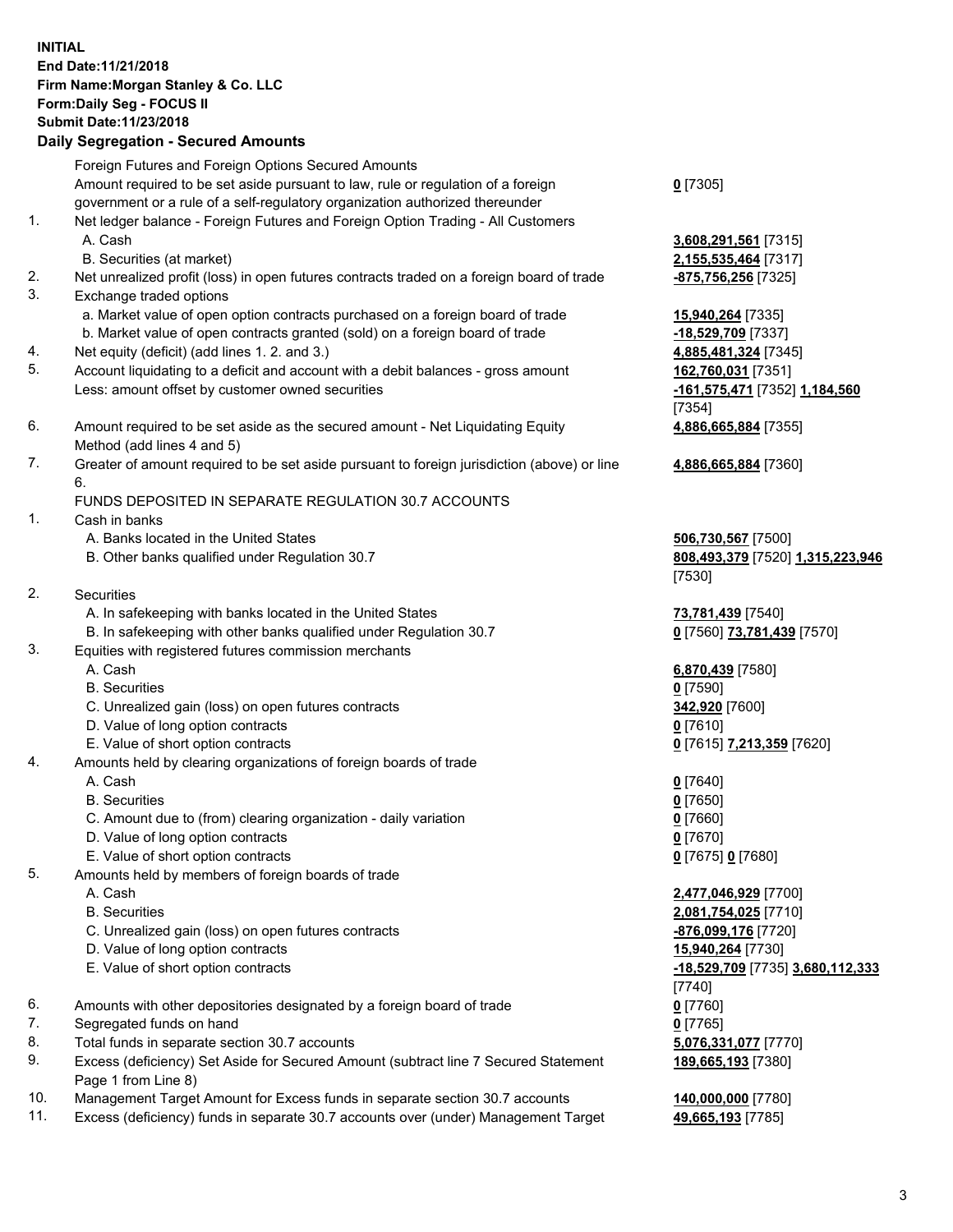|     | <b>INITIAL</b><br>End Date: 11/21/2018<br>Firm Name: Morgan Stanley & Co. LLC                  |                                    |
|-----|------------------------------------------------------------------------------------------------|------------------------------------|
|     | Form: Daily Seg - FOCUS II                                                                     |                                    |
|     | Submit Date: 11/23/2018<br>Daily Segregation - Segregation Statement                           |                                    |
|     |                                                                                                |                                    |
|     | SEGREGATION REQUIREMENTS(Section 4d(2) of the CEAct)                                           |                                    |
| 1.  | Net ledger balance                                                                             |                                    |
|     | A. Cash                                                                                        | 14,113,306,825 [7010]              |
|     | B. Securities (at market)                                                                      | 6,985,502,892 [7020]               |
| 2.  | Net unrealized profit (loss) in open futures contracts traded on a contract market             | $-3,701,921,155$ [7030]            |
| 3.  | Exchange traded options                                                                        |                                    |
|     | A. Add market value of open option contracts purchased on a contract market                    | 381,485,972 [7032]                 |
|     | B. Deduct market value of open option contracts granted (sold) on a contract market            | -610,057,765 [7033]                |
| 4.  | Net equity (deficit) (add lines 1, 2 and 3)                                                    | 17,168,316,769 [7040]              |
| 5.  | Accounts liquidating to a deficit and accounts with                                            |                                    |
|     | debit balances - gross amount                                                                  | 510,359,622 [7045]                 |
|     | Less: amount offset by customer securities                                                     | -509,541,255 [7047] 818,367 [7050] |
| 6.  | Amount required to be segregated (add lines 4 and 5)<br>FUNDS IN SEGREGATED ACCOUNTS           | 17,169,135,136 [7060]              |
| 7.  |                                                                                                |                                    |
|     | Deposited in segregated funds bank accounts<br>A. Cash                                         |                                    |
|     | B. Securities representing investments of customers' funds (at market)                         | 5,104,819,897 [7070]<br>$0$ [7080] |
|     | C. Securities held for particular customers or option customers in lieu of cash (at            | 654,486,032 [7090]                 |
|     | market)                                                                                        |                                    |
| 8.  | Margins on deposit with derivatives clearing organizations of contract markets                 |                                    |
|     | A. Cash                                                                                        | 5,826,656,539 [7100]               |
|     | B. Securities representing investments of customers' funds (at market)                         | $0$ [7110]                         |
|     | C. Securities held for particular customers or option customers in lieu of cash (at<br>market) | 6,331,016,860 [7120]               |
| 9.  | Net settlement from (to) derivatives clearing organizations of contract markets                | -193,154,287 [7130]                |
| 10. | Exchange traded options                                                                        |                                    |
|     | A. Value of open long option contracts                                                         | 381,485,972 [7132]                 |
|     | B. Value of open short option contracts                                                        | -610,057,765 [7133]                |
| 11. | Net equities with other FCMs                                                                   |                                    |
|     | A. Net liquidating equity                                                                      | 6,113,131 [7140]                   |
|     | B. Securities representing investments of customers' funds (at market)                         | 0 [7160]                           |
|     | C. Securities held for particular customers or option customers in lieu of cash (at            | $0$ [7170]                         |
|     | market)                                                                                        |                                    |
| 12. | Segregated funds on hand                                                                       | $0$ [7150]                         |
| 13. | Total amount in segregation (add lines 7 through 12)                                           | 17,501,366,379 [7180]              |
| 14. | Excess (deficiency) funds in segregation (subtract line 6 from line 13)                        | 332,231,243 [7190]                 |
| 15. | Management Target Amount for Excess funds in segregation                                       | 280,000,000 [7194]                 |

16. Excess (deficiency) funds in segregation over (under) Management Target Amount Excess

**52,231,243** [7198]